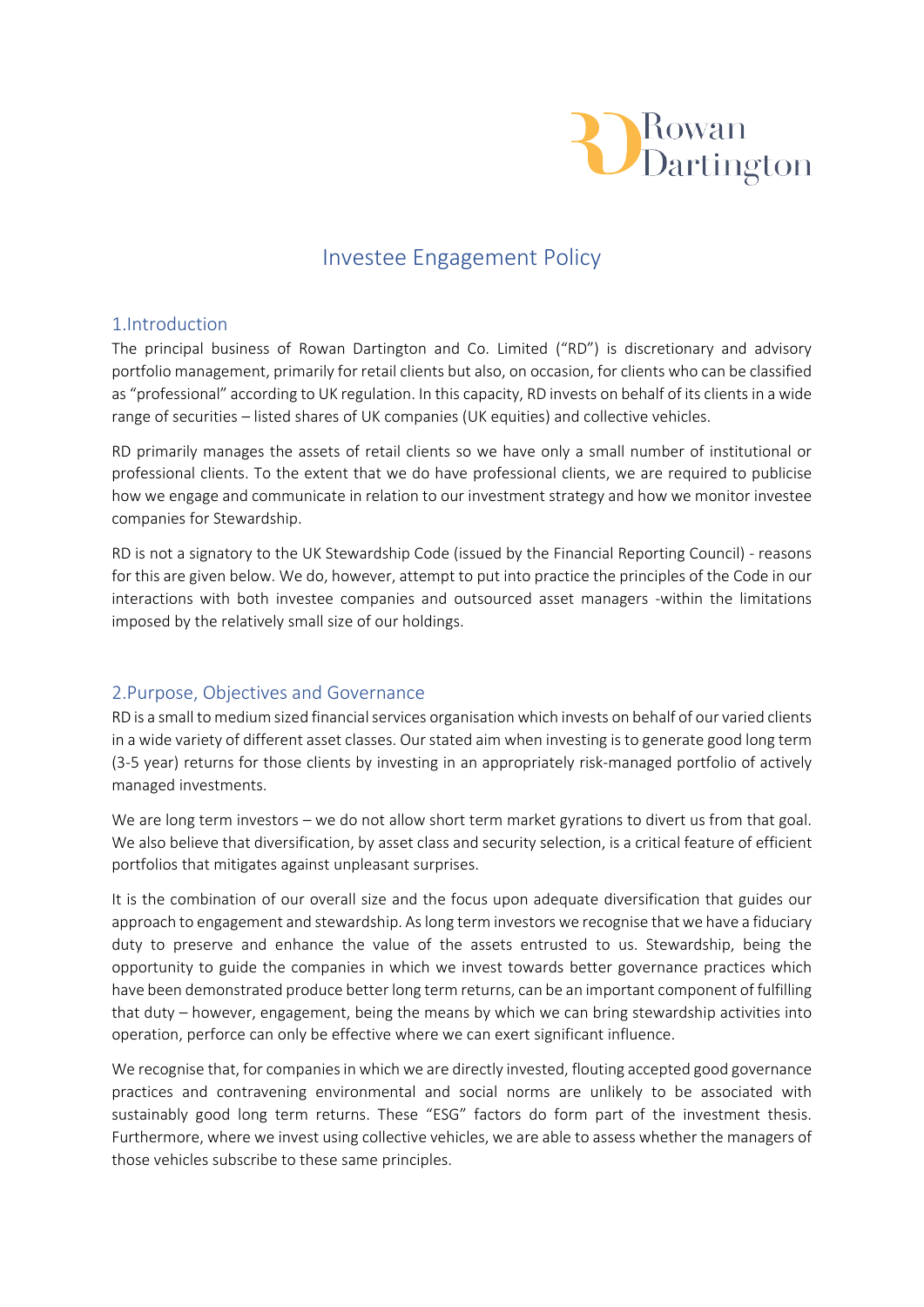RD is required by the Financial Conduct Authority (FCA) to comply with the rules governing Conflicts of Interest. As part of this, a statement of how we manage those conflicts is available in Section 2 of the "Policies" section of our website. This policy applies to all conflicts of interest, including those in relation to stewardship.

#### 3. Investment Approach

Some of our clients invest with us on an advisory or execution-only basis – in respect of those clients, we have no contractual rights to vote those holdings nor to exercise other stewardship activities. Furthermore, to a large extent, we derive many of those asset exposures via collective vehicles, where the opportunity for direct shareholder involvement (where the asset class permits) is very limited. Even where we hold direct UK equity exposures on our clients' behalf, for the most part the aggregate size of those holdings is very small and the scope for direct involvement with their governance is limited.

Where advice is required, our approach concentrates on the identification of a broad range of quality investment opportunities consistent with clients' objectives and risk profiles. This includes disposing of those assets when, for whatever reason, they are no longer deemed suitable.

#### 4. Active Monitoring

It is a critical part of the investment process at RD that we actively monitor the underlying performance of the investment securities in which our clients' funds are held.

In the case of direct UK equity securities, this will include regular contact by our Research team with the management of those companies and also prospective investee companies. This occurs at regular intervals and compliance with the spirit of the UK Governance Code is a factor which is taken into account when forming an investment view. The lead analyst will take responsibility for engagement with management on these issues. If a company is perceived not to be acting in the best interests of shareholders, then we will not invest or consider disinvestment.

With regard to investments in collective vehicles, the level of ongoing monitoring and review of such vehicles is just as rigorous and the managers' attitude to governance and stewardship is regularly assessed as part of that process.

### 5. Constructive Engagement and Clear Communication

Where we have significant direct holdings in equity securities, and we have concerns about the nature of corporate governance or whether management is acting in shareholders' best interests, then we may consider it fruitful to inform management of that fact. But because our priority is to act in clients' best interest, the usual course of action is to disinvest.

In circumstances where we believe it would be in clients' best interests, we are happy to engage with other investors on a case by case basis, while being mindful of our legal and regulatory responsibilities.